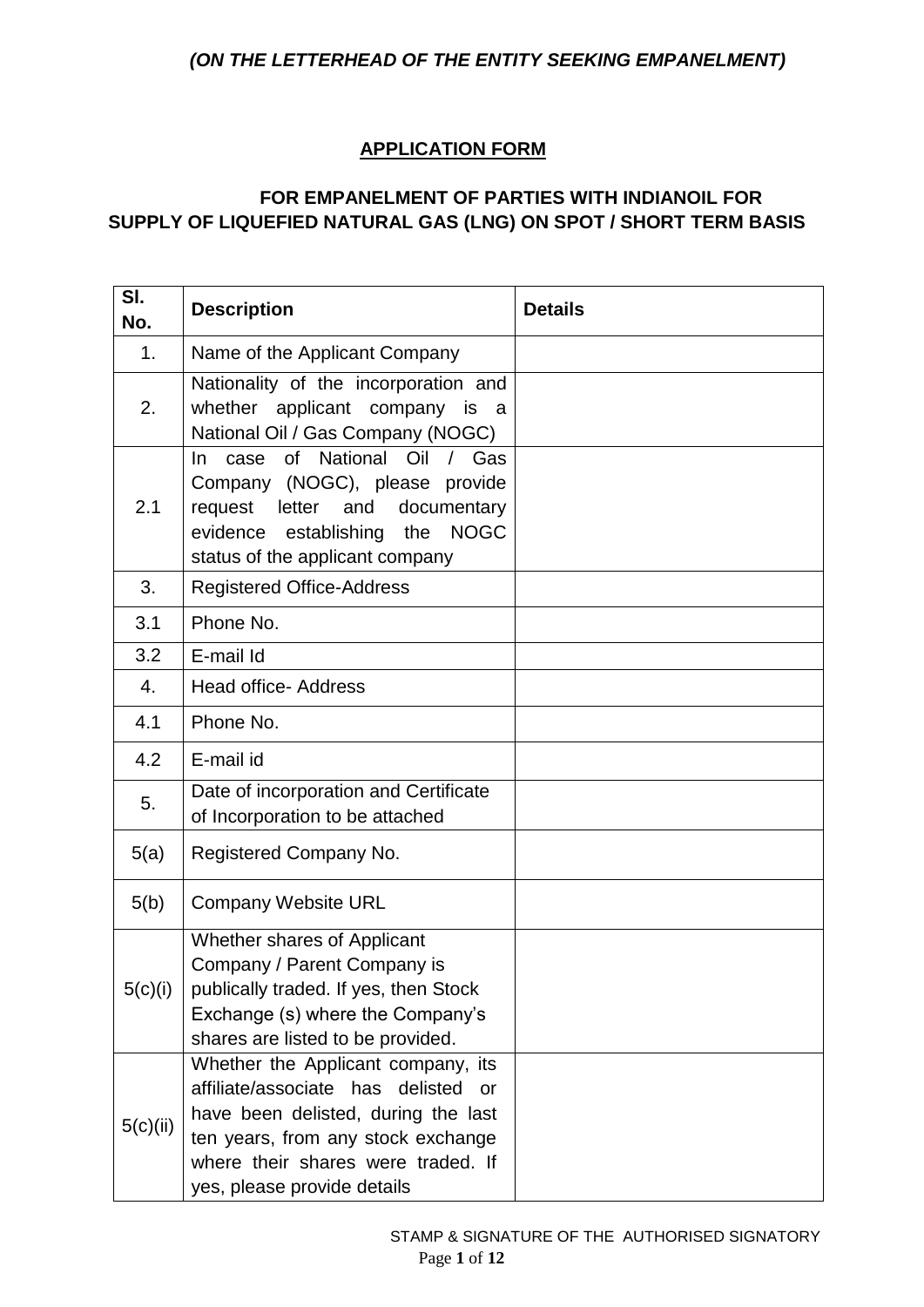| 5(d) | Please indicate the jurisdiction(s) /<br>of<br>Countries that the<br>name                                                                                                                                                                                                                                                                                                                                                                                                                                                           |                                                                          |
|------|-------------------------------------------------------------------------------------------------------------------------------------------------------------------------------------------------------------------------------------------------------------------------------------------------------------------------------------------------------------------------------------------------------------------------------------------------------------------------------------------------------------------------------------|--------------------------------------------------------------------------|
|      | Applicant Company operates in                                                                                                                                                                                                                                                                                                                                                                                                                                                                                                       |                                                                          |
| 5(e) | the<br>Applicant Company<br><b>Does</b><br>operate in any sanctioned<br>jurisdictions / Countries which is<br>prohibited / banned / sanctioned<br>under any law / regulation of the<br>Government of India / United<br>Nations or related Law applicable to<br>companies? If so, please provide<br>details:                                                                                                                                                                                                                         |                                                                          |
| 6.   | Name of Authorised Signatory i.e.<br>person Holding Power of Attorney<br>(PoA))(attach certified copy of PoA)                                                                                                                                                                                                                                                                                                                                                                                                                       |                                                                          |
| 7.   | Core Business of the Applicant<br>company                                                                                                                                                                                                                                                                                                                                                                                                                                                                                           |                                                                          |
| 8.   | <b>Year since in LNG Business</b>                                                                                                                                                                                                                                                                                                                                                                                                                                                                                                   |                                                                          |
| 9.   | Constitution of Applicant Company<br>(Public/ private, Sole proprietor firm,<br>Limited Liability Partnership (LLP),<br>Joint Venture (JV), Consortiums)                                                                                                                                                                                                                                                                                                                                                                            |                                                                          |
| 10.  | Name of Chairman / President/ MD /<br><b>CEO</b>                                                                                                                                                                                                                                                                                                                                                                                                                                                                                    |                                                                          |
| 11.  | Contact persons and contact details<br>communication<br>in<br>for<br>regard<br>to<br>empanelment application procedure                                                                                                                                                                                                                                                                                                                                                                                                              | Name:<br>Designation:<br>Phone No:<br>E-mail id:                         |
| 12.  | Parent Holding company (in case<br>applicant is daughter company)<br>(Applicant to confirm that applicant<br>will be providing Parent Company<br>guarantee if it does not meet the<br>financial criteria. Further the Parent<br>Company to provide an undertaking<br>that they would submit the Parent<br>Company Guarantee, as per format of<br>IndianOil, on behalf of the Applicant<br>company if MSPA is executed with<br>the daughter company for honouring<br>obligation of the<br>daughter<br>the<br>company under the MSPA) |                                                                          |
| 12a. | The organizational chart explaining<br>theshareholder/ownerships' structure,                                                                                                                                                                                                                                                                                                                                                                                                                                                        | Please attach the Shareholding<br>Structure<br>clearly<br>showing<br>the |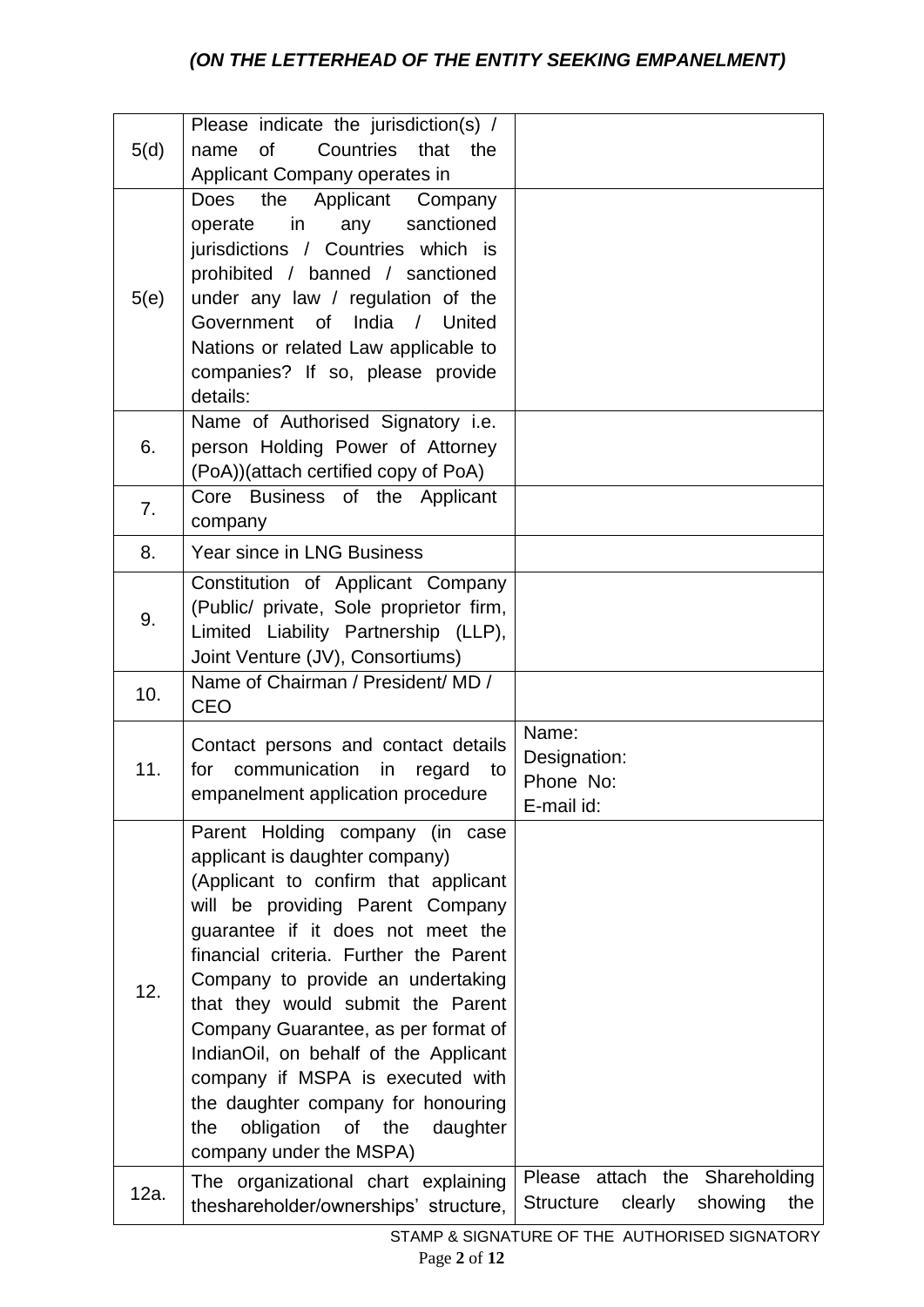|      | including the ultimate<br>up to and<br>Parent level.                                                                                                                                                                                                                                                                                                                                                                                                                                                                                                                                            | relationship |             |             |
|------|-------------------------------------------------------------------------------------------------------------------------------------------------------------------------------------------------------------------------------------------------------------------------------------------------------------------------------------------------------------------------------------------------------------------------------------------------------------------------------------------------------------------------------------------------------------------------------------------------|--------------|-------------|-------------|
| 13.  | rating of<br>Credit<br>the<br>Applicant<br>company by international agency like<br>Moody's and S&P (Rating, date and<br>documents to be submitted)                                                                                                                                                                                                                                                                                                                                                                                                                                              |              |             |             |
| 14.  | <b>Accounting Year (year to be</b><br>mentioned) [Attach audited annual<br>reports for last three years]                                                                                                                                                                                                                                                                                                                                                                                                                                                                                        | <b>20XX</b>  | <b>20XX</b> | <b>20XX</b> |
| 14.1 | Annual turnover in million USD (in<br>case other currency convert in USD<br>indicating rate of conversion)                                                                                                                                                                                                                                                                                                                                                                                                                                                                                      |              |             |             |
| 14.2 | Net worth in million USD(in case other<br>currency convert in USD indicating<br>rate of conversion)                                                                                                                                                                                                                                                                                                                                                                                                                                                                                             |              |             |             |
| 14.3 | <b>Annual Turn Over from LNG Business</b><br>(in Million USD)                                                                                                                                                                                                                                                                                                                                                                                                                                                                                                                                   |              |             |             |
| 14.4 | Net Profit (in million USD)                                                                                                                                                                                                                                                                                                                                                                                                                                                                                                                                                                     |              |             |             |
| 14.5 | Capital (in Million USD)                                                                                                                                                                                                                                                                                                                                                                                                                                                                                                                                                                        |              |             |             |
| 14.6 | Reserves (in Million USD)                                                                                                                                                                                                                                                                                                                                                                                                                                                                                                                                                                       |              |             |             |
| 14.7 | Applicant Company (except National<br>Oil / Gas Companies) to submit the<br>certificate from an international firm<br>(which is also having an office in<br>India) engaged in audit of financial<br>statements for the volume of Physical<br>trade for LNG (MMBtu/ MMSCM/<br>CBM/ MT) for each of last three years<br>and mention the quantity traded here<br>also<br>Audit Certificate should specifically<br>state that trading volumes provided<br>excludes intracompany transactions<br>(within same group companies) /<br>transaction<br>subsidiary<br>paper<br>$\sqrt{2}$<br>transaction. | <b>20XX</b>  | <b>20XX</b> | <b>20XX</b> |
| 14.8 | Any other relevant and<br>known<br>information of the company that is<br>likely to impact profitability or the Net<br>Worth                                                                                                                                                                                                                                                                                                                                                                                                                                                                     |              |             |             |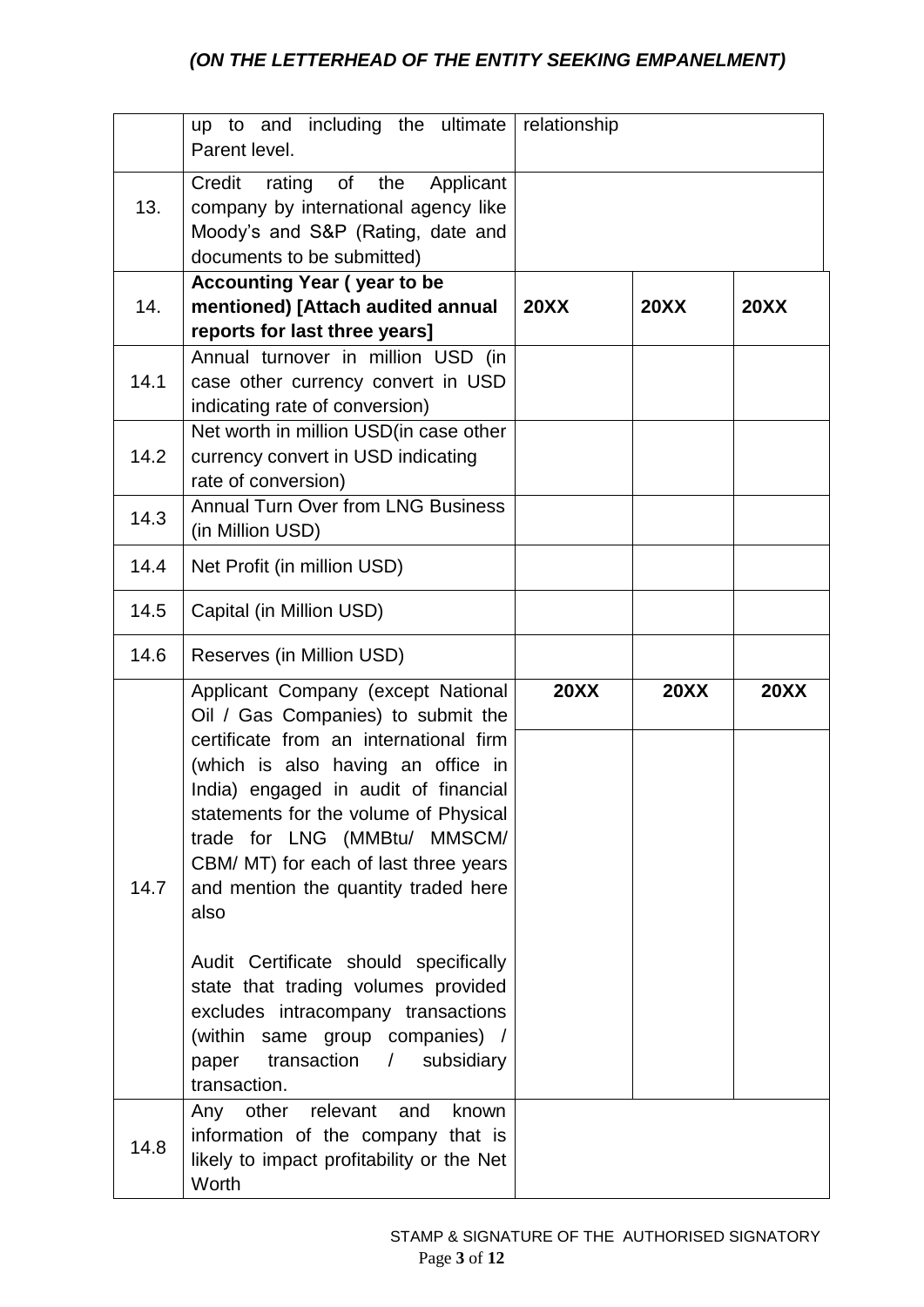|       | provide Memorandum<br>Please<br>0f                                                                                       |       |       |       |      |
|-------|--------------------------------------------------------------------------------------------------------------------------|-------|-------|-------|------|
| 14.9  | Association (MoA) and Article<br><b>of</b>                                                                               |       |       |       |      |
|       | Association (AoA) of the Applicant                                                                                       |       |       |       |      |
|       | company.                                                                                                                 |       |       |       |      |
| 14.10 | Other business activity                                                                                                  |       |       |       |      |
|       |                                                                                                                          |       |       |       |      |
| 15.   | <b>Technical Criteria under which applying</b><br>(Please check one (A) - (i) to (iii) or (B) or (C) and submit relevant |       |       |       |      |
|       | documentary evidence to support claim). All reference dates would be                                                     |       |       |       |      |
|       | taken from the date of empanelment application                                                                           |       |       |       |      |
| (A)   | Applicant Company to provide cumulative capacity from one or more                                                        |       |       |       |      |
|       | projects / liquefaction plants for each year                                                                             |       |       |       |      |
|       |                                                                                                                          | 20xx  | 20xx  | 20xx  | 20xx |
|       | Year                                                                                                                     | (MMT) | (MMT) | (MMT) | (MMT |
|       |                                                                                                                          |       |       |       |      |
| (i)   | Applicant Company is a Producer /                                                                                        |       |       |       |      |
|       | Supplier of LNG for at least last three                                                                                  |       |       |       |      |
|       | (3) years and is continuing in the                                                                                       |       |       |       |      |
|       | business                                                                                                                 |       |       |       |      |
|       | Or                                                                                                                       |       |       |       |      |
| (ii)  | Applicant Company has the marketing                                                                                      |       |       |       |      |
|       | rights or have authorization to sell full                                                                                |       |       |       |      |
|       | or part of the LNG for next three (3)                                                                                    |       |       |       |      |
|       | years and minimum one (1) previous                                                                                       |       |       |       |      |
|       | year of supply experience against                                                                                        |       |       |       |      |
|       | marketing rights or authorization from                                                                                   |       |       |       |      |
|       | the projects / liquefaction terminal.<br>Or                                                                              |       |       |       |      |
| (iii) | Applicant Company has a Sale and                                                                                         |       |       |       |      |
|       | Purchase Agreement (SPA) with LNG                                                                                        |       |       |       |      |
|       | Producers or Suppliers in one or more                                                                                    |       |       |       |      |
|       | Liquefaction Plants / Projects having                                                                                    |       |       |       |      |
|       | valid SPA for next three (3) years and                                                                                   |       |       |       |      |
|       | minimum one (1) previous year of                                                                                         |       |       |       |      |
|       | supply experience against the SPA                                                                                        |       |       |       |      |
|       | Or                                                                                                                       |       |       |       |      |
| (B)   | Applicant Company has traded<br>at                                                                                       |       |       |       |      |
|       | least two (2) LNG cargoes each on                                                                                        |       |       |       |      |
|       | Spot / Short-Term / Long-Term basis                                                                                      |       |       |       |      |
|       | during last one year from the date of                                                                                    |       |       |       |      |
|       | receipt of party's application<br>for                                                                                    |       |       |       |      |
|       | empanelment with IOCL<br>Or                                                                                              |       |       |       |      |
| (C)   |                                                                                                                          |       |       |       |      |
|       | The Supplier is having Controlling                                                                                       |       |       |       |      |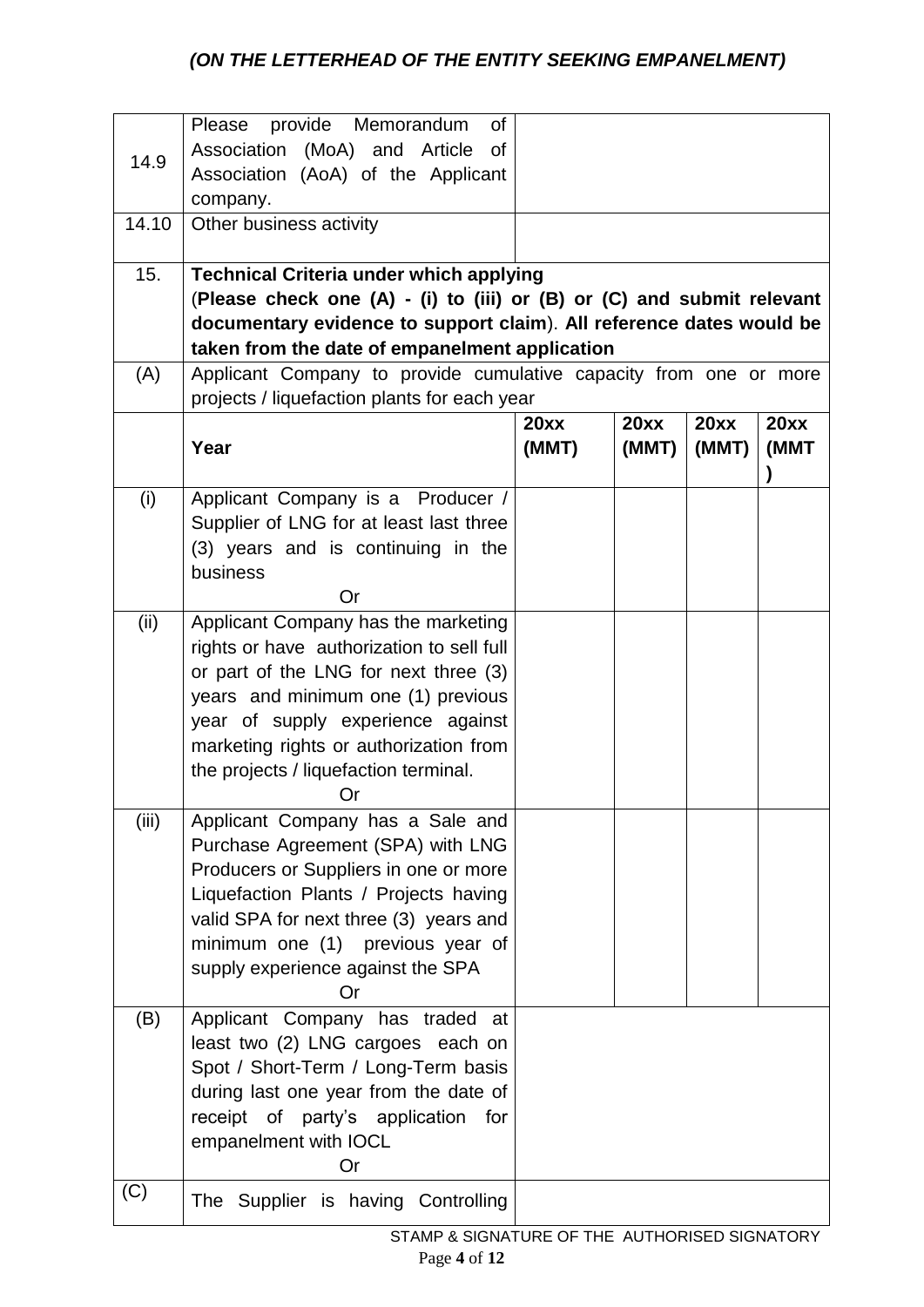|     | rights / ownership of Re-gasification                   |                                                                                 |  |
|-----|---------------------------------------------------------|---------------------------------------------------------------------------------|--|
|     | Terminal(s) in India.                                   |                                                                                 |  |
| 16. | Whether applicant Company<br>has                        |                                                                                 |  |
|     | supplied cargo to any of LNG buyers                     |                                                                                 |  |
|     | in India. If yes provide the details                    |                                                                                 |  |
|     | thereof.                                                |                                                                                 |  |
| 17. | <b>Bank References</b>                                  |                                                                                 |  |
|     |                                                         |                                                                                 |  |
|     |                                                         | Party to furnish the references from minimum two different banks stating        |  |
|     |                                                         | name of bank, dealing officials, contact details (Phone and official e-mail id) |  |
|     |                                                         | and addresses. IOC would also make enquiry to the concerned bank and            |  |
|     |                                                         | bank will directly submit the feedback to IndianOil. By providing Bank Name,    |  |
|     |                                                         | Party is giving its consent to IndianOil for making enquiry from such           |  |
|     | banks during empanelment procedure.<br>Name of Bank(s): | Name of Bank(s):                                                                |  |
|     |                                                         |                                                                                 |  |
|     | <b>Contact Detail.</b>                                  | <b>Contact Detail.</b>                                                          |  |
|     | I. Dealing Official Name:                               | I. Dealing Official Name:                                                       |  |
|     | II. Phone No.:                                          | II. Phone No.:                                                                  |  |
|     | III. E-mail Id:                                         | IIII. E-mail Id:                                                                |  |
|     | V. Address:                                             | IV. Address:                                                                    |  |
|     | Name of Bank(s):                                        | Name of Bank(s):                                                                |  |
|     |                                                         |                                                                                 |  |
|     | <b>Contact Detail.</b>                                  | <b>Contact Detail.</b>                                                          |  |
|     | I. Dealing Official Name:                               | I. Dealing Official Name:                                                       |  |
|     | II. Phone No.:                                          | II. Phone No.:                                                                  |  |
|     | III. E-mail Id:                                         | III. E-mail Id:                                                                 |  |
|     | V. Address:                                             | IV. Address:                                                                    |  |
| 18. | <b>Trade References</b>                                 |                                                                                 |  |
|     |                                                         |                                                                                 |  |
|     |                                                         | Party to furnish the references from minimum six LNG companies (preferably      |  |
|     |                                                         | Indian LNG company) having relationship during last three years.                |  |
|     |                                                         | References will include the name of the parties, dealing officials, contact     |  |
|     | details (Phone and official e-mail-id) and addresses.   |                                                                                 |  |
|     |                                                         | Such trading partner name should not be of sister concerns, subsidiaries or     |  |
|     |                                                         | related party. By providing the names of the trade references, Party is giving  |  |
|     |                                                         | its consent to IndianOil for making enquiry from such references during         |  |
|     | empanelment procedure.                                  |                                                                                 |  |
|     | Name of LNG Company:                                    | Name of LNG Company:                                                            |  |
|     |                                                         |                                                                                 |  |
|     | <b>Contact Detail.</b>                                  | <b>Contact Detail.</b>                                                          |  |
|     | I. Dealing Official Name:                               | I. Dealing Official Name:                                                       |  |
|     | II. Phone No.:                                          | II. Phone No.:                                                                  |  |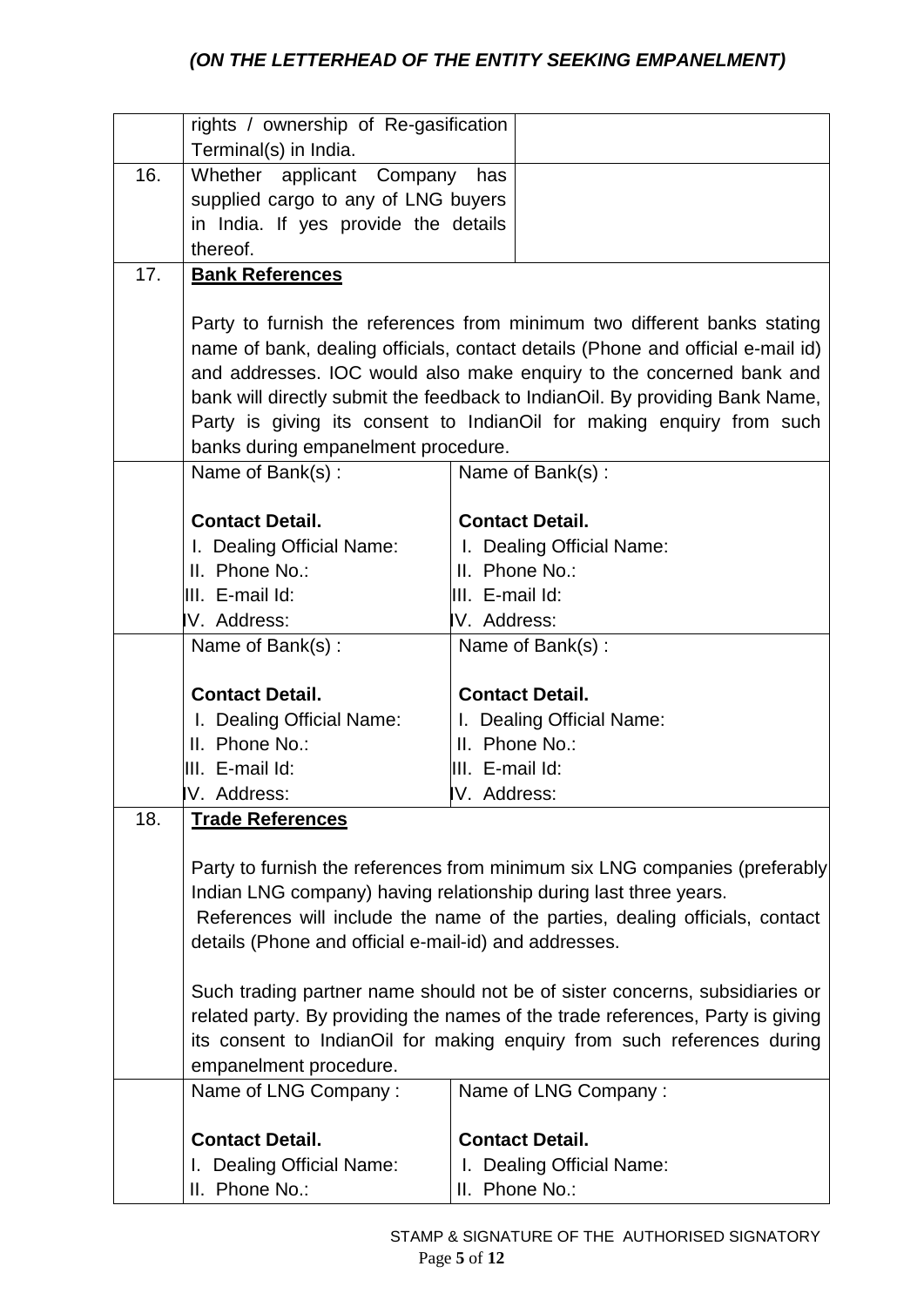| V. Address:<br>IV. Address:<br>Name of LNG Company:<br>Name of LNG Company:<br><b>Contact Detail.</b><br><b>Contact Detail.</b><br>I. Dealing Official Name:<br>I. Dealing Official Name:<br>II. Phone No.:<br>II. Phone No.:<br>III. E-mail Id:<br>III. E-mail Id:<br>V. Address:<br>IV. Address:<br>Name of LNG Company:<br>Name of LNG Company:<br><b>Contact Detail.</b><br><b>Contact Detail.</b><br>I. Dealing Official Name:<br>I. Dealing Official Name:<br>II. Phone No.:<br>II. Phone No.:<br>III. E-mail Id:<br>III. E-mail Id:<br>V. Address:<br>IV. Address:<br>19.<br>Supplier to confirm whether<br>Applicant company<br>or<br>its<br>Group / Subsidiary / Affiliate /<br>Parent company was earlier<br>or currently registered with<br>IndianOil for LNG or any other<br>trade.<br>If yes then following details to<br>be furnished<br>a) Reference of such trade<br>b) Date of registration<br>c) Whether such trade was<br>performed or not<br>d) Date / reason of deletion if<br>applicable.<br>Is Applicant company at the<br>time<br>of<br>empanelment<br>applicant facing any known<br>20.<br>legal<br>disputes<br>related<br>to<br>performance of its present<br><b>LNG</b><br>contracts<br>or<br>meeting<br>financial commitments?<br><b>Bid Bond Requirement</b><br>21.<br>confirm<br>Please<br>whether | III. E-mail Id: | III. E-mail Id:  |  |  |
|----------------------------------------------------------------------------------------------------------------------------------------------------------------------------------------------------------------------------------------------------------------------------------------------------------------------------------------------------------------------------------------------------------------------------------------------------------------------------------------------------------------------------------------------------------------------------------------------------------------------------------------------------------------------------------------------------------------------------------------------------------------------------------------------------------------------------------------------------------------------------------------------------------------------------------------------------------------------------------------------------------------------------------------------------------------------------------------------------------------------------------------------------------------------------------------------------------------------------------------------------------------------------------------------------------------------------------|-----------------|------------------|--|--|
|                                                                                                                                                                                                                                                                                                                                                                                                                                                                                                                                                                                                                                                                                                                                                                                                                                                                                                                                                                                                                                                                                                                                                                                                                                                                                                                                  |                 |                  |  |  |
|                                                                                                                                                                                                                                                                                                                                                                                                                                                                                                                                                                                                                                                                                                                                                                                                                                                                                                                                                                                                                                                                                                                                                                                                                                                                                                                                  |                 |                  |  |  |
|                                                                                                                                                                                                                                                                                                                                                                                                                                                                                                                                                                                                                                                                                                                                                                                                                                                                                                                                                                                                                                                                                                                                                                                                                                                                                                                                  |                 |                  |  |  |
|                                                                                                                                                                                                                                                                                                                                                                                                                                                                                                                                                                                                                                                                                                                                                                                                                                                                                                                                                                                                                                                                                                                                                                                                                                                                                                                                  |                 |                  |  |  |
|                                                                                                                                                                                                                                                                                                                                                                                                                                                                                                                                                                                                                                                                                                                                                                                                                                                                                                                                                                                                                                                                                                                                                                                                                                                                                                                                  |                 |                  |  |  |
|                                                                                                                                                                                                                                                                                                                                                                                                                                                                                                                                                                                                                                                                                                                                                                                                                                                                                                                                                                                                                                                                                                                                                                                                                                                                                                                                  |                 |                  |  |  |
|                                                                                                                                                                                                                                                                                                                                                                                                                                                                                                                                                                                                                                                                                                                                                                                                                                                                                                                                                                                                                                                                                                                                                                                                                                                                                                                                  |                 |                  |  |  |
|                                                                                                                                                                                                                                                                                                                                                                                                                                                                                                                                                                                                                                                                                                                                                                                                                                                                                                                                                                                                                                                                                                                                                                                                                                                                                                                                  |                 |                  |  |  |
|                                                                                                                                                                                                                                                                                                                                                                                                                                                                                                                                                                                                                                                                                                                                                                                                                                                                                                                                                                                                                                                                                                                                                                                                                                                                                                                                  |                 |                  |  |  |
|                                                                                                                                                                                                                                                                                                                                                                                                                                                                                                                                                                                                                                                                                                                                                                                                                                                                                                                                                                                                                                                                                                                                                                                                                                                                                                                                  |                 |                  |  |  |
|                                                                                                                                                                                                                                                                                                                                                                                                                                                                                                                                                                                                                                                                                                                                                                                                                                                                                                                                                                                                                                                                                                                                                                                                                                                                                                                                  |                 |                  |  |  |
|                                                                                                                                                                                                                                                                                                                                                                                                                                                                                                                                                                                                                                                                                                                                                                                                                                                                                                                                                                                                                                                                                                                                                                                                                                                                                                                                  |                 |                  |  |  |
|                                                                                                                                                                                                                                                                                                                                                                                                                                                                                                                                                                                                                                                                                                                                                                                                                                                                                                                                                                                                                                                                                                                                                                                                                                                                                                                                  |                 |                  |  |  |
|                                                                                                                                                                                                                                                                                                                                                                                                                                                                                                                                                                                                                                                                                                                                                                                                                                                                                                                                                                                                                                                                                                                                                                                                                                                                                                                                  |                 |                  |  |  |
|                                                                                                                                                                                                                                                                                                                                                                                                                                                                                                                                                                                                                                                                                                                                                                                                                                                                                                                                                                                                                                                                                                                                                                                                                                                                                                                                  |                 |                  |  |  |
|                                                                                                                                                                                                                                                                                                                                                                                                                                                                                                                                                                                                                                                                                                                                                                                                                                                                                                                                                                                                                                                                                                                                                                                                                                                                                                                                  |                 |                  |  |  |
|                                                                                                                                                                                                                                                                                                                                                                                                                                                                                                                                                                                                                                                                                                                                                                                                                                                                                                                                                                                                                                                                                                                                                                                                                                                                                                                                  |                 |                  |  |  |
|                                                                                                                                                                                                                                                                                                                                                                                                                                                                                                                                                                                                                                                                                                                                                                                                                                                                                                                                                                                                                                                                                                                                                                                                                                                                                                                                  |                 |                  |  |  |
|                                                                                                                                                                                                                                                                                                                                                                                                                                                                                                                                                                                                                                                                                                                                                                                                                                                                                                                                                                                                                                                                                                                                                                                                                                                                                                                                  |                 |                  |  |  |
|                                                                                                                                                                                                                                                                                                                                                                                                                                                                                                                                                                                                                                                                                                                                                                                                                                                                                                                                                                                                                                                                                                                                                                                                                                                                                                                                  |                 |                  |  |  |
|                                                                                                                                                                                                                                                                                                                                                                                                                                                                                                                                                                                                                                                                                                                                                                                                                                                                                                                                                                                                                                                                                                                                                                                                                                                                                                                                  |                 |                  |  |  |
|                                                                                                                                                                                                                                                                                                                                                                                                                                                                                                                                                                                                                                                                                                                                                                                                                                                                                                                                                                                                                                                                                                                                                                                                                                                                                                                                  |                 |                  |  |  |
|                                                                                                                                                                                                                                                                                                                                                                                                                                                                                                                                                                                                                                                                                                                                                                                                                                                                                                                                                                                                                                                                                                                                                                                                                                                                                                                                  |                 |                  |  |  |
|                                                                                                                                                                                                                                                                                                                                                                                                                                                                                                                                                                                                                                                                                                                                                                                                                                                                                                                                                                                                                                                                                                                                                                                                                                                                                                                                  |                 |                  |  |  |
|                                                                                                                                                                                                                                                                                                                                                                                                                                                                                                                                                                                                                                                                                                                                                                                                                                                                                                                                                                                                                                                                                                                                                                                                                                                                                                                                  |                 |                  |  |  |
|                                                                                                                                                                                                                                                                                                                                                                                                                                                                                                                                                                                                                                                                                                                                                                                                                                                                                                                                                                                                                                                                                                                                                                                                                                                                                                                                  |                 |                  |  |  |
|                                                                                                                                                                                                                                                                                                                                                                                                                                                                                                                                                                                                                                                                                                                                                                                                                                                                                                                                                                                                                                                                                                                                                                                                                                                                                                                                  |                 |                  |  |  |
|                                                                                                                                                                                                                                                                                                                                                                                                                                                                                                                                                                                                                                                                                                                                                                                                                                                                                                                                                                                                                                                                                                                                                                                                                                                                                                                                  |                 |                  |  |  |
|                                                                                                                                                                                                                                                                                                                                                                                                                                                                                                                                                                                                                                                                                                                                                                                                                                                                                                                                                                                                                                                                                                                                                                                                                                                                                                                                  |                 |                  |  |  |
|                                                                                                                                                                                                                                                                                                                                                                                                                                                                                                                                                                                                                                                                                                                                                                                                                                                                                                                                                                                                                                                                                                                                                                                                                                                                                                                                  |                 |                  |  |  |
|                                                                                                                                                                                                                                                                                                                                                                                                                                                                                                                                                                                                                                                                                                                                                                                                                                                                                                                                                                                                                                                                                                                                                                                                                                                                                                                                  |                 |                  |  |  |
|                                                                                                                                                                                                                                                                                                                                                                                                                                                                                                                                                                                                                                                                                                                                                                                                                                                                                                                                                                                                                                                                                                                                                                                                                                                                                                                                  |                 |                  |  |  |
|                                                                                                                                                                                                                                                                                                                                                                                                                                                                                                                                                                                                                                                                                                                                                                                                                                                                                                                                                                                                                                                                                                                                                                                                                                                                                                                                  |                 |                  |  |  |
|                                                                                                                                                                                                                                                                                                                                                                                                                                                                                                                                                                                                                                                                                                                                                                                                                                                                                                                                                                                                                                                                                                                                                                                                                                                                                                                                  |                 |                  |  |  |
|                                                                                                                                                                                                                                                                                                                                                                                                                                                                                                                                                                                                                                                                                                                                                                                                                                                                                                                                                                                                                                                                                                                                                                                                                                                                                                                                  |                 |                  |  |  |
|                                                                                                                                                                                                                                                                                                                                                                                                                                                                                                                                                                                                                                                                                                                                                                                                                                                                                                                                                                                                                                                                                                                                                                                                                                                                                                                                  |                 |                  |  |  |
|                                                                                                                                                                                                                                                                                                                                                                                                                                                                                                                                                                                                                                                                                                                                                                                                                                                                                                                                                                                                                                                                                                                                                                                                                                                                                                                                  |                 |                  |  |  |
| 20xx<br>20xx<br>20xx                                                                                                                                                                                                                                                                                                                                                                                                                                                                                                                                                                                                                                                                                                                                                                                                                                                                                                                                                                                                                                                                                                                                                                                                                                                                                                             |                 | <b>Financial</b> |  |  |
| a.<br>Applicant<br>Company<br>has<br>Year                                                                                                                                                                                                                                                                                                                                                                                                                                                                                                                                                                                                                                                                                                                                                                                                                                                                                                                                                                                                                                                                                                                                                                                                                                                                                        |                 |                  |  |  |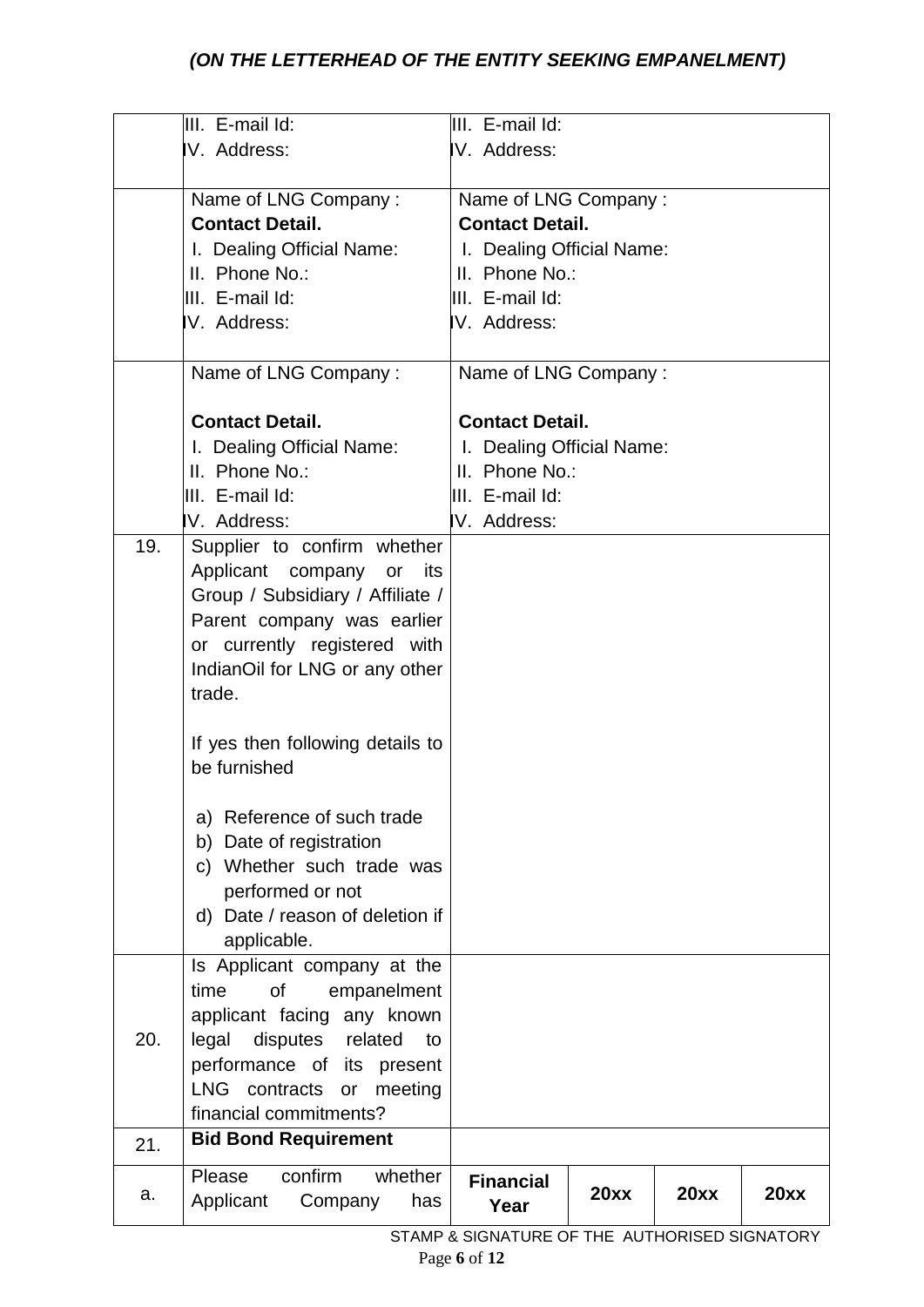|     | supplied three cargo(es) of<br><b>LNG</b><br>petroleum<br>or<br>any             | <b>Product</b>  |  |  |
|-----|---------------------------------------------------------------------------------|-----------------|--|--|
|     | (including<br>products<br>LPG) and / or petroleum<br>crude to any of the Public | Quantity        |  |  |
|     | Unit<br>Sector<br>Oil<br>& Gas<br>company like BPCL, HPCL,                      | <b>Customer</b> |  |  |
|     | ONGC, GAIL, GSPC, GSPC                                                          | <b>Document</b> |  |  |
|     | LNG Limited, IndianOil or any                                                   | $\mathbf{s}$    |  |  |
|     | other Government Company                                                        | submitted       |  |  |
|     | or its subsidiary and Petronet                                                  |                 |  |  |
|     | LNG Limited (PLL) in India till                                                 |                 |  |  |
|     | date. If yes, provide details<br>submit<br>documentary<br>and                   |                 |  |  |
|     | evidence like Bill of lading etc.                                               |                 |  |  |
|     | Please confirm that Applicant                                                   |                 |  |  |
|     | company is willing to submit                                                    |                 |  |  |
|     | <b>Bid</b><br><b>Bond</b><br>in LNG<br>the                                      |                 |  |  |
| b.  | procurement tenders in case                                                     |                 |  |  |
|     | the Applicant company does                                                      |                 |  |  |
|     | not meet the requirement of                                                     |                 |  |  |
|     | supply of three cargo(es) as                                                    |                 |  |  |
| 22. | per 21(a) above.<br>Please confirm to<br>submit                                 |                 |  |  |
|     | Parent company guarantee, if                                                    |                 |  |  |
|     | required as per policy of                                                       |                 |  |  |
|     | IndianOil. An<br>undertaking                                                    |                 |  |  |
|     | form the Parent Company in                                                      |                 |  |  |
|     | this respect to be submitted.                                                   |                 |  |  |
| 23. | IndianOil as per its policy                                                     |                 |  |  |
|     | shall review the credentials of                                                 |                 |  |  |
|     | the<br>applicant at regular                                                     |                 |  |  |
|     | intervals for continuing with<br>empanelment<br>0f<br>the<br>the                |                 |  |  |
|     | applicant. Also, IndianOil shall                                                |                 |  |  |
|     | be reviewing the participation                                                  |                 |  |  |
|     | of the parties in its LNG                                                       |                 |  |  |
|     | procurement tenders. Please                                                     |                 |  |  |
|     | confirm that the Applicant                                                      |                 |  |  |
|     | company shall provide the                                                       |                 |  |  |
|     | relevant documents as and                                                       |                 |  |  |
|     | when sought by IndianOil.                                                       |                 |  |  |
| 24  | Please list all members of the                                                  |                 |  |  |
|     | board of directors                                                              |                 |  |  |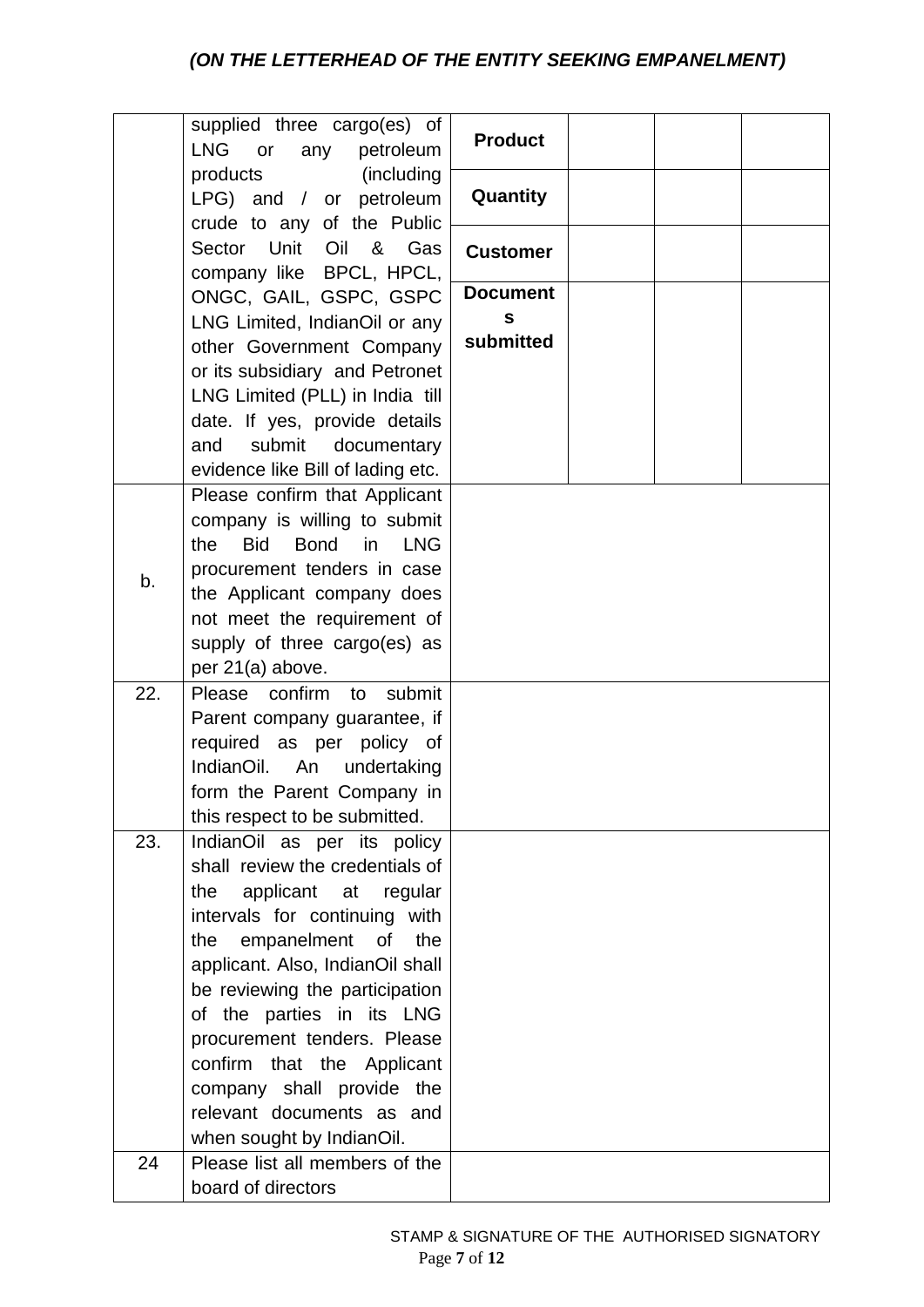| S.No.          | <b>Full Name</b>                                        |                             | Date of Birth        | <b>Country</b><br><b>Residence</b>                                                         | of                                                                                                            | <b>Nationality</b>                                                                                                                                                                                                         |
|----------------|---------------------------------------------------------|-----------------------------|----------------------|--------------------------------------------------------------------------------------------|---------------------------------------------------------------------------------------------------------------|----------------------------------------------------------------------------------------------------------------------------------------------------------------------------------------------------------------------------|
| $\mathbf{1}$   |                                                         |                             |                      |                                                                                            |                                                                                                               |                                                                                                                                                                                                                            |
| $\overline{2}$ |                                                         |                             |                      |                                                                                            |                                                                                                               |                                                                                                                                                                                                                            |
| 3              |                                                         |                             |                      |                                                                                            |                                                                                                               |                                                                                                                                                                                                                            |
| 4              |                                                         |                             |                      |                                                                                            |                                                                                                               |                                                                                                                                                                                                                            |
| 25             | Company                                                 |                             |                      |                                                                                            |                                                                                                               | Please state the name of all shareholders / members who own more than<br>10% of the Company's shares or voting rights or names of any individual(s)<br>who otherwise exercise control over the management of the Applicant |
| S.No.          | Company /<br><b>Full</b><br><b>Name</b><br>(Individual) | <b>Percentag</b><br>e Owned | <b>Country</b><br>or | <b>of</b><br>incorporation<br><b>Date</b><br><b>of</b><br>Birth (in case<br>of individual) | <b>Registered</b><br>company<br>number or<br>country of<br><b>Residence</b><br>(in case of<br>individual<br>) | <b>Nationality</b>                                                                                                                                                                                                         |
| 1.             |                                                         |                             |                      |                                                                                            |                                                                                                               |                                                                                                                                                                                                                            |
| 2.             |                                                         |                             |                      |                                                                                            |                                                                                                               |                                                                                                                                                                                                                            |
| 26.            | empanelment as LNG Supplier:                            |                             |                      |                                                                                            |                                                                                                               | Any other information Applicant company desire to provide relevant to the                                                                                                                                                  |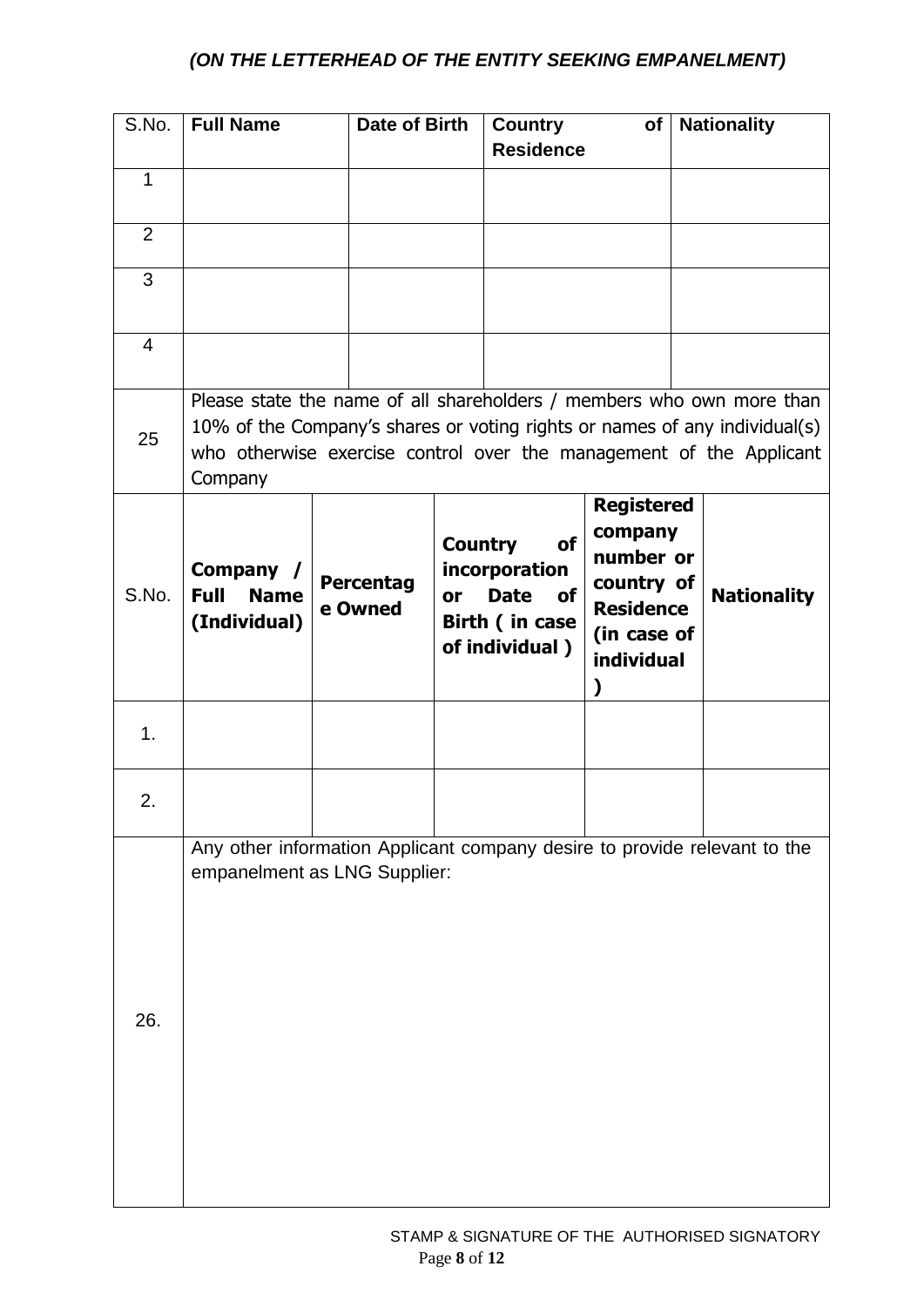| 27. |        | Declaration (Please tick mark the below declaration points)                                                                                                                                                                                                                                                                                                                   |
|-----|--------|-------------------------------------------------------------------------------------------------------------------------------------------------------------------------------------------------------------------------------------------------------------------------------------------------------------------------------------------------------------------------------|
|     | $\Box$ | I/We declare that our Company/ Firm is not on holiday list declared by<br>Indian Oil Corporation Ltd. or its administrative Ministry of Petroleum<br>and Natural Gas (MoP&NG).                                                                                                                                                                                                |
|     | $\Box$ | I/We declare that Applicant Company is not from a country, which is<br>prohibited / banned / sanctioned under any law / regulation of the<br>Government of India / United Nations.                                                                                                                                                                                            |
|     | $\Box$ | I/We declare that the applicant company and the parent company (if<br>applicable) is/are not under liquidation/insolvency/winding up or any<br>other similar proceedings.                                                                                                                                                                                                     |
|     | $\Box$ | I/WE declare that the applicant company and its parent company (if<br>applicable) is/ are not undergoing any restructuring or is not under any<br>process of scheme of arrangement with its creditors.                                                                                                                                                                        |
|     | $\Box$ | I/We certify that the information given above is true to the best of our<br>knowledge. I/We also understand that if any of the information is found<br>incorrect, our application is liable for rejection / firm is liable for<br>cancellation of empanelment.                                                                                                                |
|     | $\Box$ | I/We hereby accept that once empanelled, our empanelment will<br>be valid for a period of two years from the empanelment date and<br>will be subject to a periodic review every two years or after such<br>period as may be determined by IndianOil. And we further hereby<br>agree to submit the documents as required by IndianOil for<br>consideration for re-empanelment. |

### **STAMP & SIGNATURE OF THE AUTHORISED SIGNATORY**

| <b>Signature of Authorised</b> |  |
|--------------------------------|--|
| Signatory                      |  |
| Name:                          |  |
| Date:                          |  |
| Place:                         |  |
| Stamp:                         |  |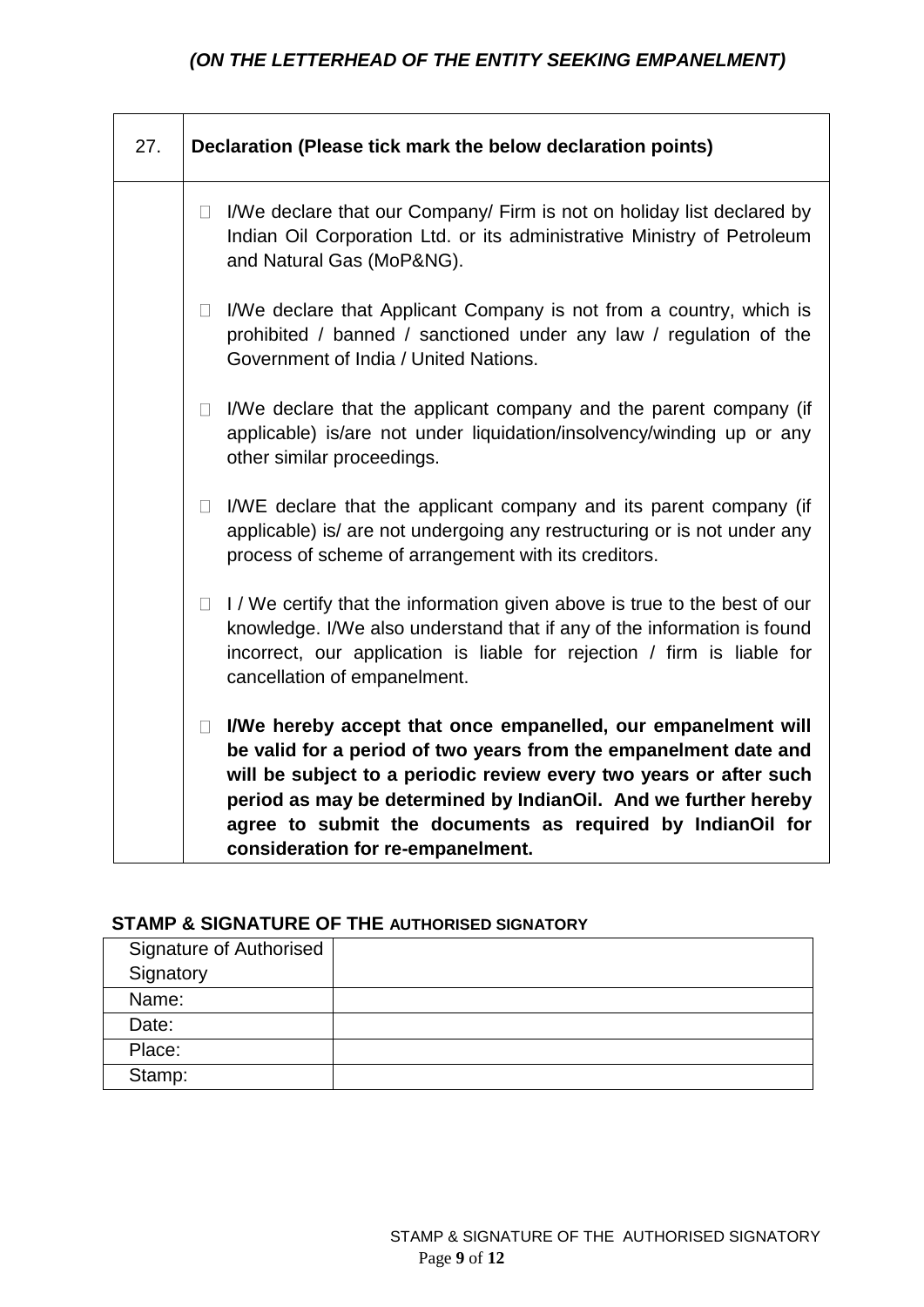#### **PAST SUPPLY RECORD**

#### **(Certificate from Auditor as per S.No. 14.7 of Application)**

| Sr.<br>No. | <b>Financial</b><br>year | <b>LNG Physical</b><br>Trade (MMBtu/<br><b>MMSCM/CBM/</b><br>MT) | <b>Order value (USD</b><br>million)<br>(Not mandatory) | Name of few customer(s)<br>and discharge port(s)<br>(Not mandatory) |
|------------|--------------------------|------------------------------------------------------------------|--------------------------------------------------------|---------------------------------------------------------------------|
| 1.         |                          |                                                                  |                                                        |                                                                     |
| 2.         |                          |                                                                  |                                                        |                                                                     |
| 3.         |                          |                                                                  |                                                        |                                                                     |

Audit Certificate should be from international audit firm (which is also having an office in India) and certificate should be in above format and should specifically state and confirm that trading volumes provided in above tables excludes intracompany transactions (within same group companies) / paper transaction / Subsidiary transaction.

# **(STAMP & SIGNATURE OF THE AUDITOR )**

| <b>Signature of Auditor</b> |  |
|-----------------------------|--|
| Name:                       |  |
| Name of the Audit Firm      |  |
| Date:                       |  |
| Place:                      |  |
| Stamp:                      |  |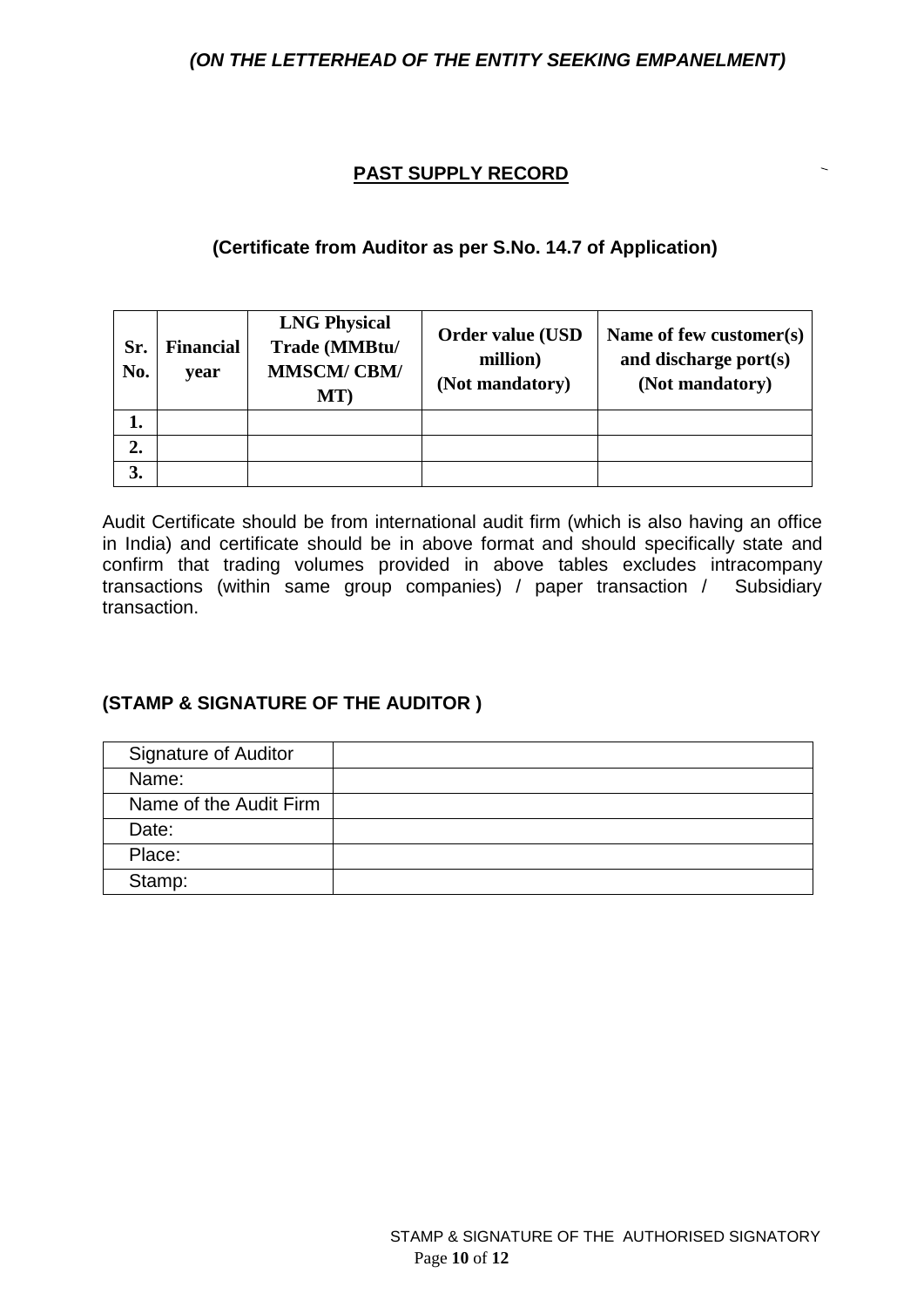## **DECLARATION**

### **(ON THE LETTERHEAD OF THE ENTITY SEEKING EMPANELMENT)**

*[Whether the applicant is a relative of any Director (list of Directors of IOCL may be seen from www.iocl.com) of IOCL or it is a firm in which a Director of IOCL or his relative is a partner or is a company in which a Director of IOCL is a Director. For the purpose of this clause, the term "relative" shall have the same meaning as given in Section 2(77) of the Companies Act 2013 read with Rule 4 of the Companies (Specification of Definition Details) Rules 2014]*

For the purpose of Section 184 of the Companies Act, 2013, we certify that to the best of my/our knowledge:

- (i) I am not a relative of any Director of INDIANOIL;
- (ii) We are not a firm in which a Director of INDIANOIL or his relative is a partner;
- (iii) I am not a partner in a firm in which a Director of INDIANOIL or his relative is a partner;
- (iv) We are not a private company in which a Director of INDIANOIL is a Member or Director;
- (v) We are not a company in which Directors of INDIANOIL hold more than 2 % of the paid-up share capital of our company or vice-versa.

#### **(STAMP & SIGNATURE OF THE AUTHORISED SIGNATORY)**

| Signature of Authorised |  |
|-------------------------|--|
| Signatory               |  |
| Name:                   |  |
| Date:                   |  |
| Place:                  |  |
| Stamp:                  |  |